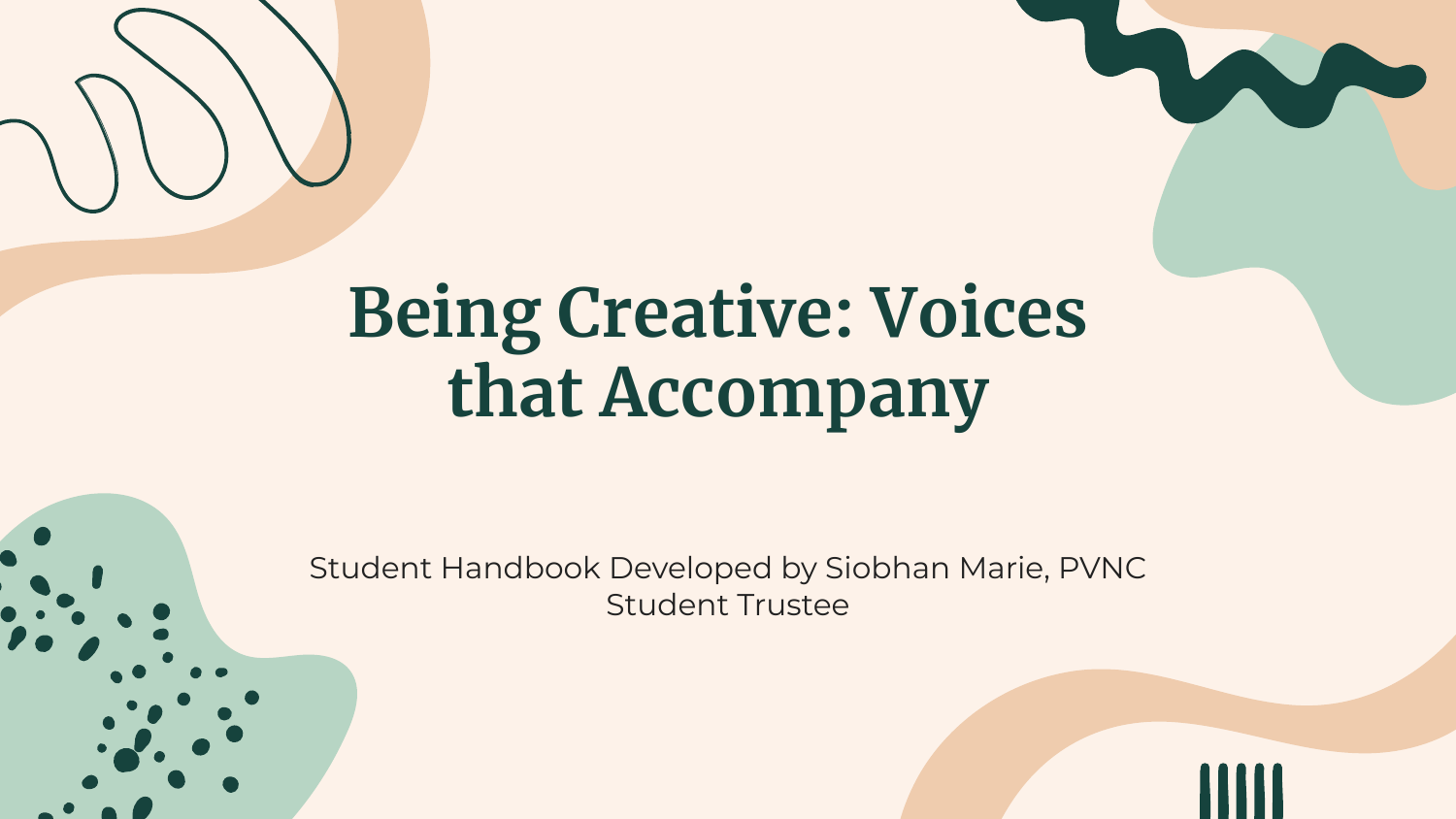## **Table of contents**

#### **Introduction**

The Student Retreat Handbooks

### **Being Creative**

Collaboration, Innovation, and Authentic Self

### **Catholic Student Leadership**

Finding a connection between our Catholic faith and Creative flow

#### **Student Input**

How do PVNC students view Creativity?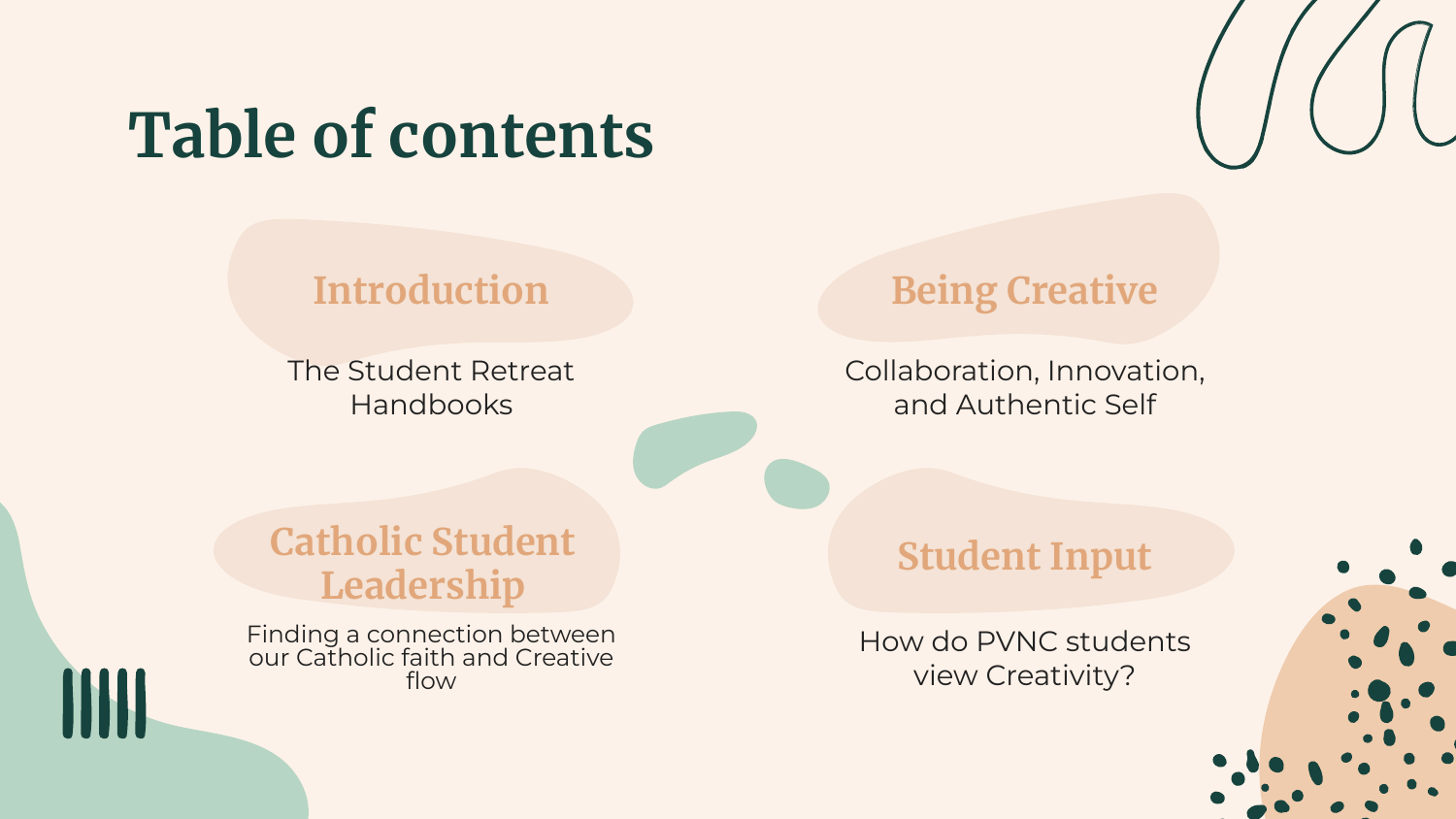## "Creativity is turning an original idea into a reality."

**- Keynote Speaker, Mr. Paul Crough (St. Peter's CSS)**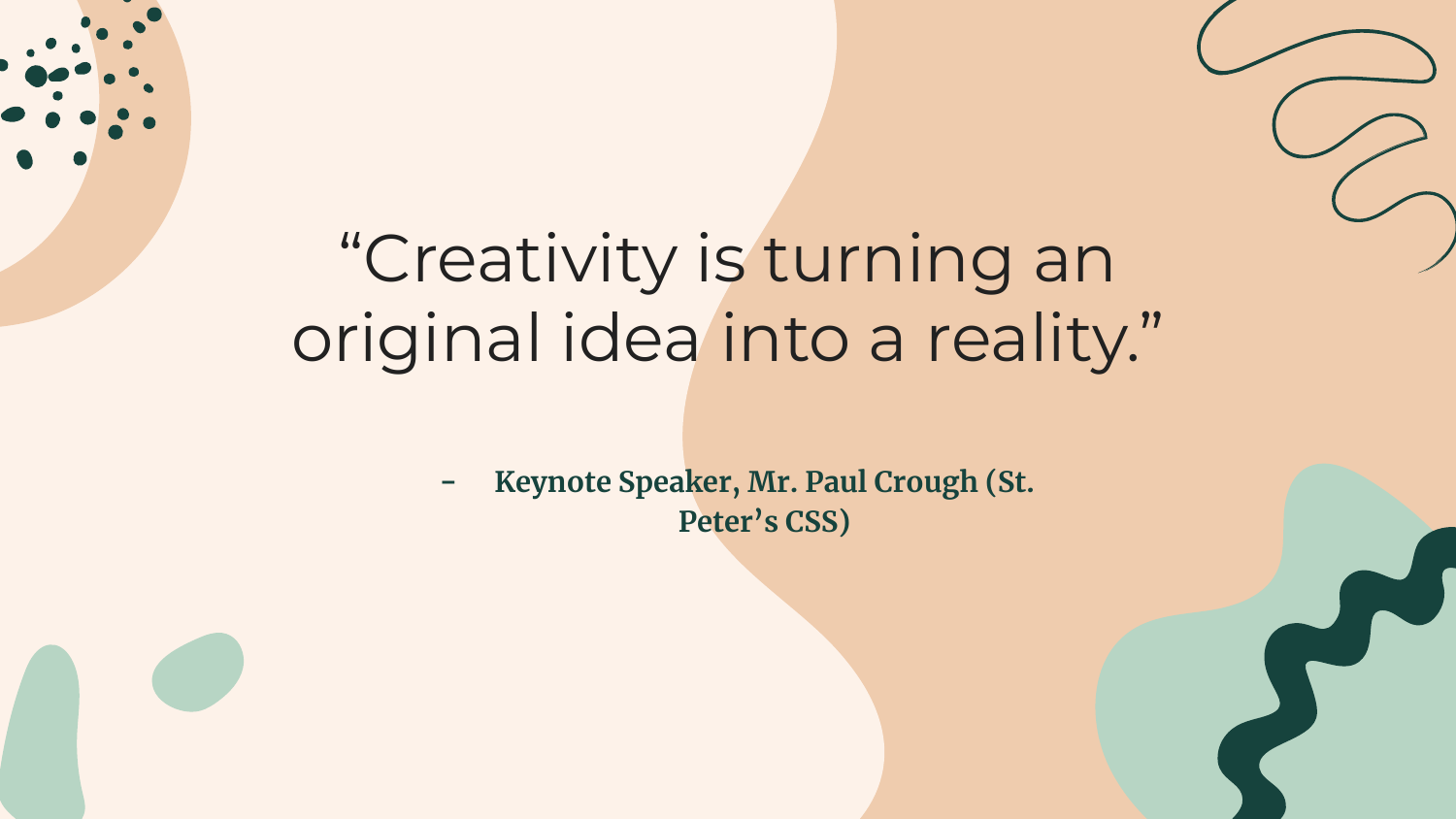

# **01.**

## **Introduction**

An introduction to the Student Retreat Handbooks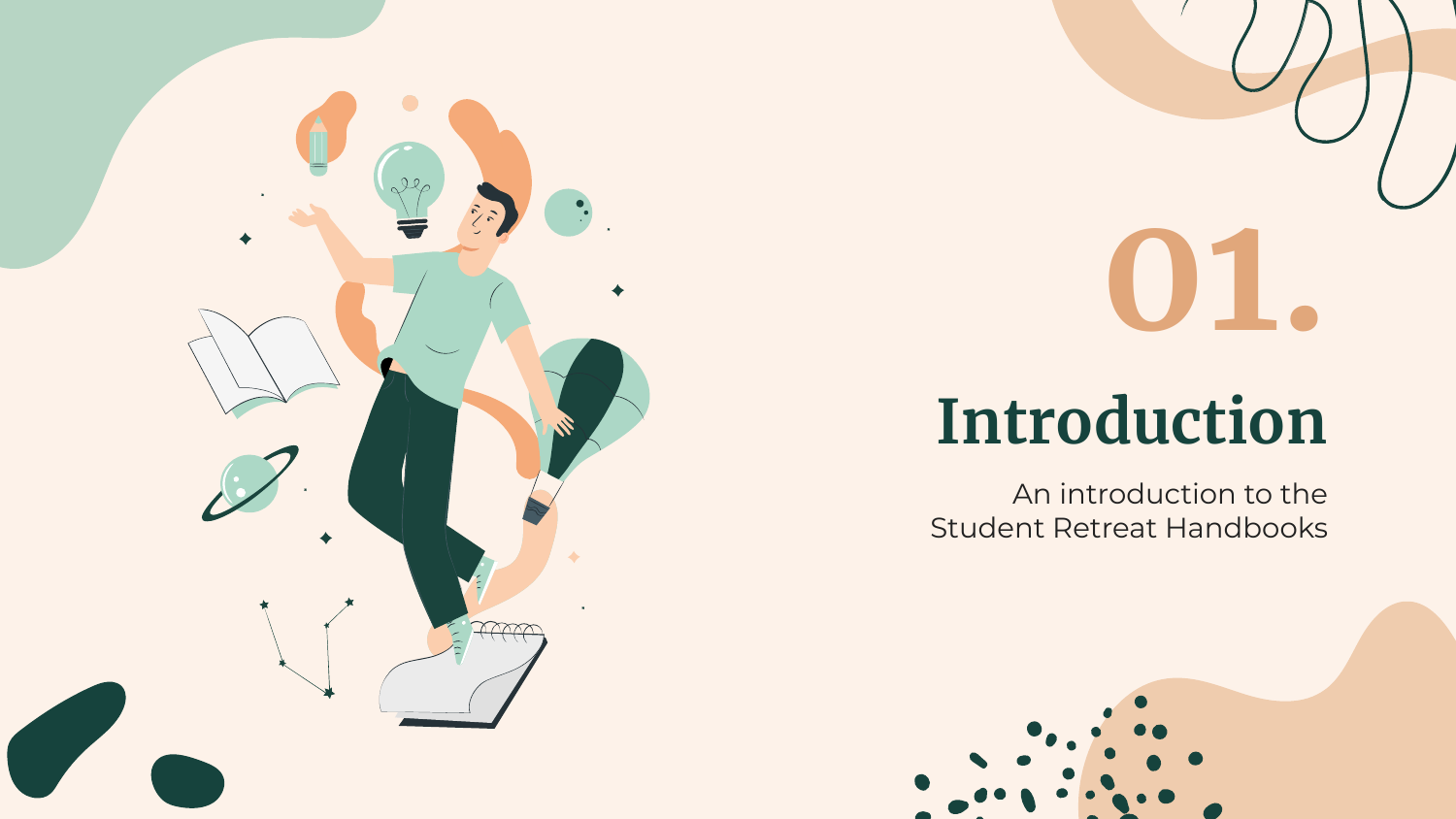## **Land Acknowledgement**

Before we begin, I'd like to acknowledge that we are situated on Indigenous land. While we go to school and live in various regions across PVNC, it's vital that we recognize the land, which we each call home in Canada, as a step towards reconciliation. We acknowledge the land to reaffirm our commitment and responsibility in improving relationships between nations and to improve our own understanding of local Indigenous peoples and their cultures. From coast to coast, we acknowledge the ancestral and unceded territory of all the Inuit, Métis, and First Nations people that call this nation home.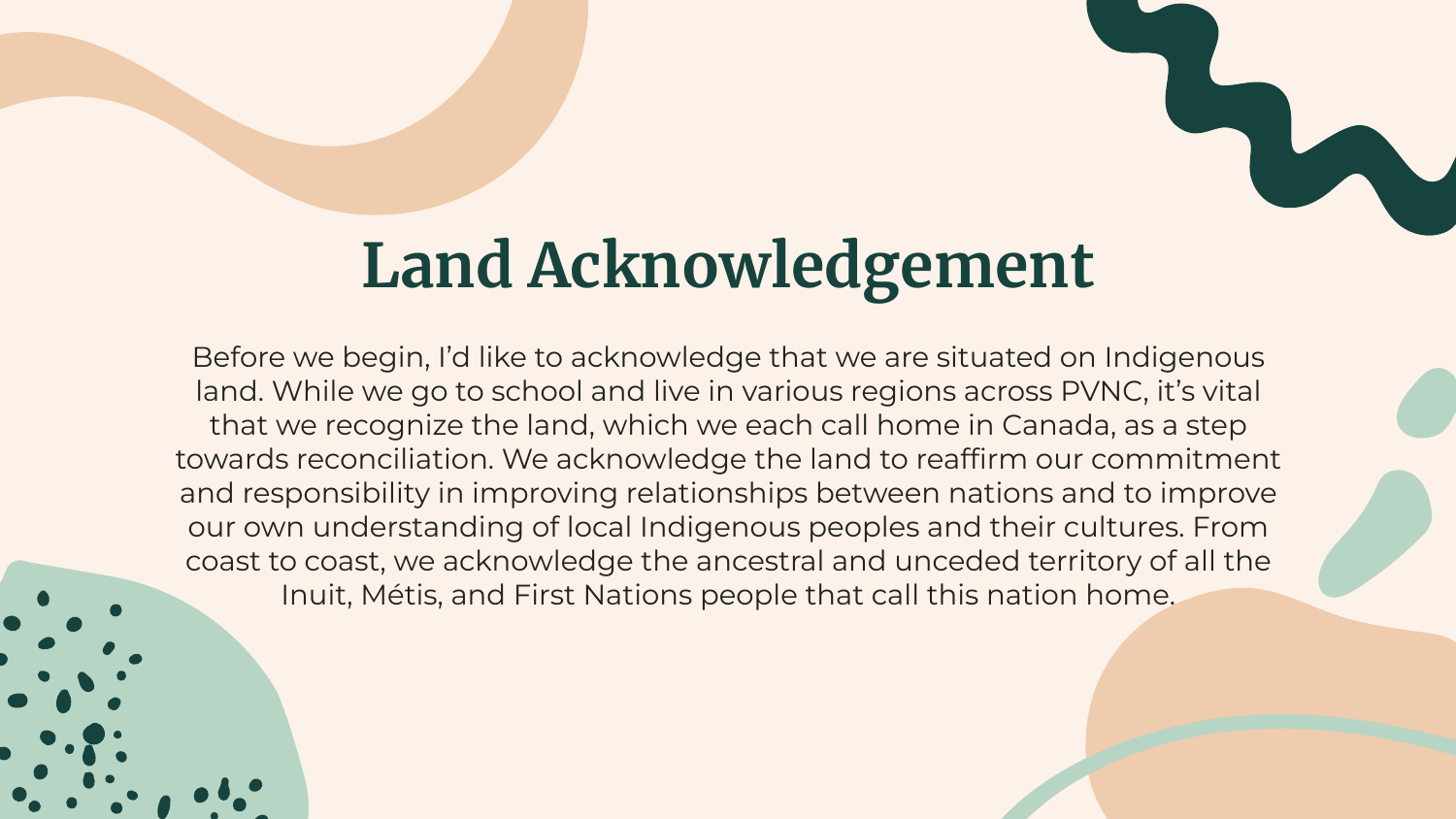





In the name of the Father, Son, and Holy Spirit.

Lord,

Thank you for creation itself and the incredible gifts and talents you so generously entrust to me. May I appreciate and develop these talents, always recognizing that they come from you and remain yours.

Guide me in using them for the benefit of everyone that I touch, so that they may be more aware of your creative presence and develop the creativity entrusted to them for the good of others.

Help me also to use your talents to bring a creative spark and new possibilities to your world, living out my call to be an integral part of your creative force. Amen.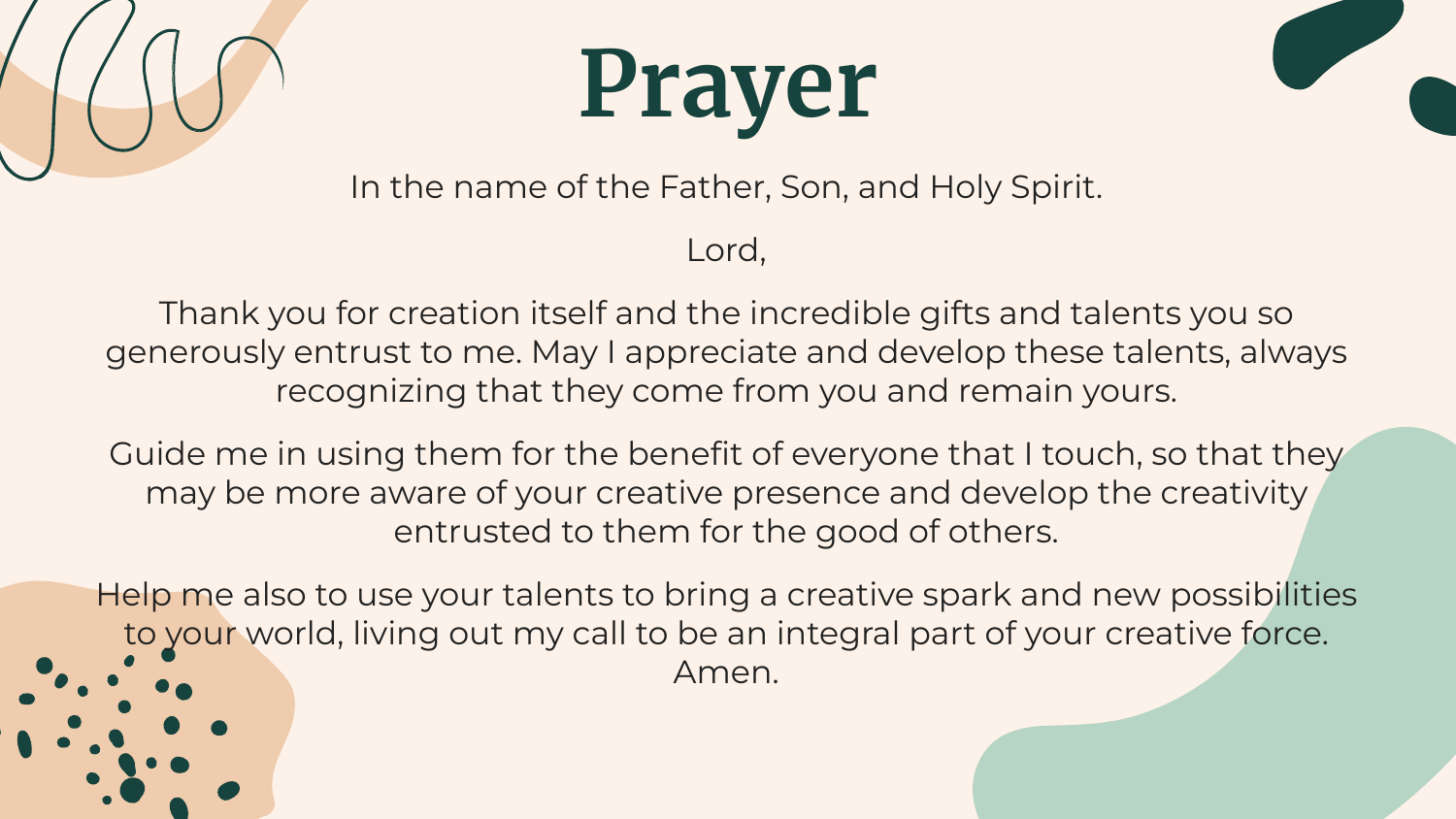## **Welcome!**

I'd like to welcome you all to this year's first volume of Voices That Accompany: Being Creative. For those of you who are not a member of or are new to student council, each year, the Student Council Liaison Committee plans four events for the student councils from across the board to meet with one another. I'm sure that we can all agree that the last few years have been unpredictable and a time of adjustment, not only to our school and work lives, but also to our personal lives.

This year, our vision is Voices That Accompany. It's been derived from the new Strategic Priorities created by the Director of Education, Ms. Carragher, and a team at PVNCCDSB. The Strategic Priorities have been developed to help us transition into a new normal. The Director of Education has stated in her message to the PVNC community, "We chose the theme of accompaniment, the image of Jesus on the road to Emmaus, carefully. The art of accompaniment is about taking the time to walk alongside one another to listen, and in so doing, to transform. If the global pandemic has taught us anything, it is that the road ahead is unpredictable and it is more important than ever that we walk this road together." The underlying priorities that we will focus on throughout this year are Being Creative, Being Well, and Being Community.

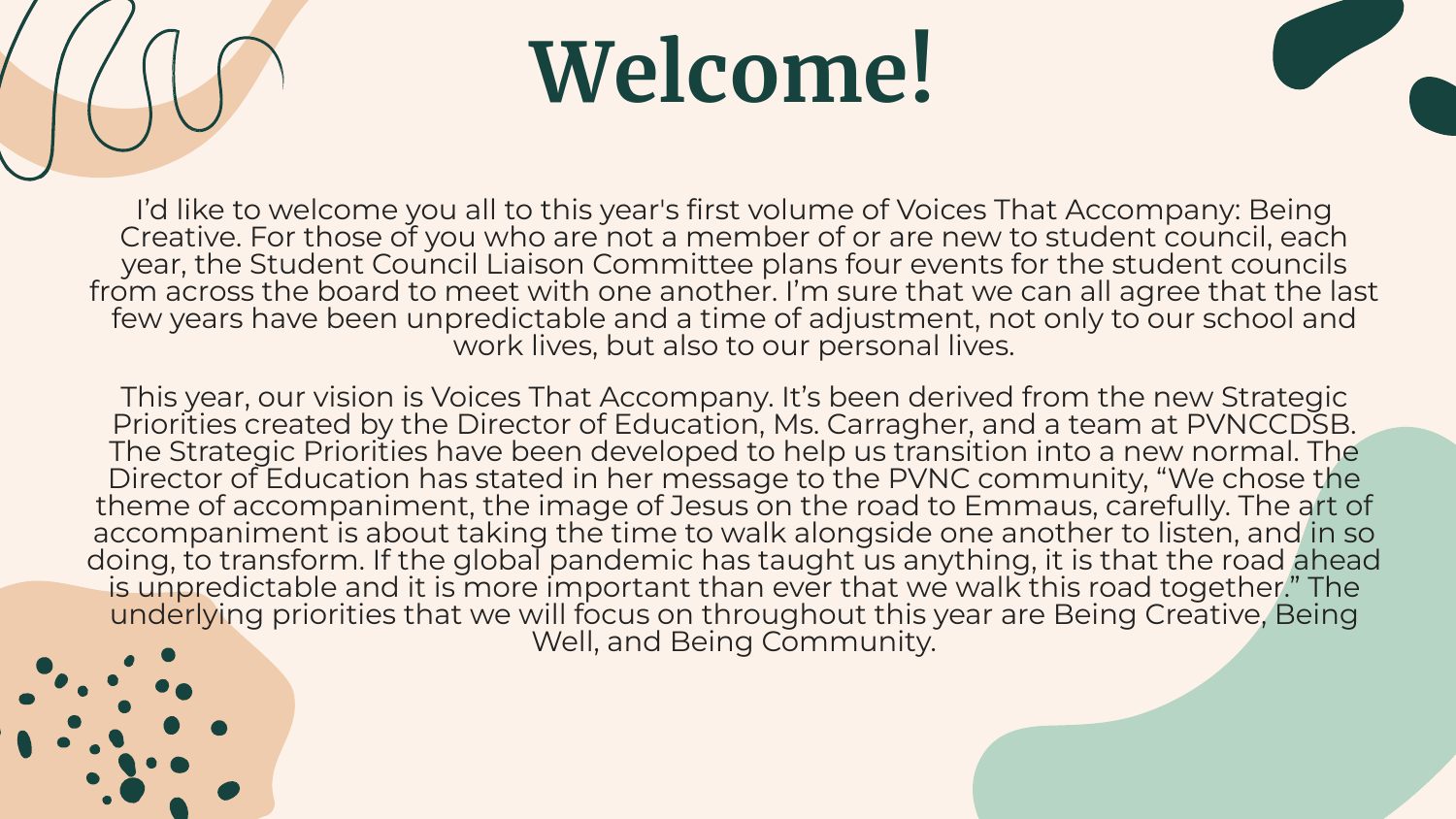On Monday, December 6, 2021, the student councils from each high school in PVNC gathered to connect with the keynote speaker, Mr. Crough, who talked about his experiences, inspiration, and dedication to Being Creative. The virtual retreats have been designed for the student councils, however, Being Creative extends to ALL PVNC students- this is why I have decided to create these student handbooks. After completing this handbook, we'd like you to think of innovative services, resources and thoughts on leadership that can be more responsive toward inspiring Creativity for you and your peers during the pandemic. Enjoy!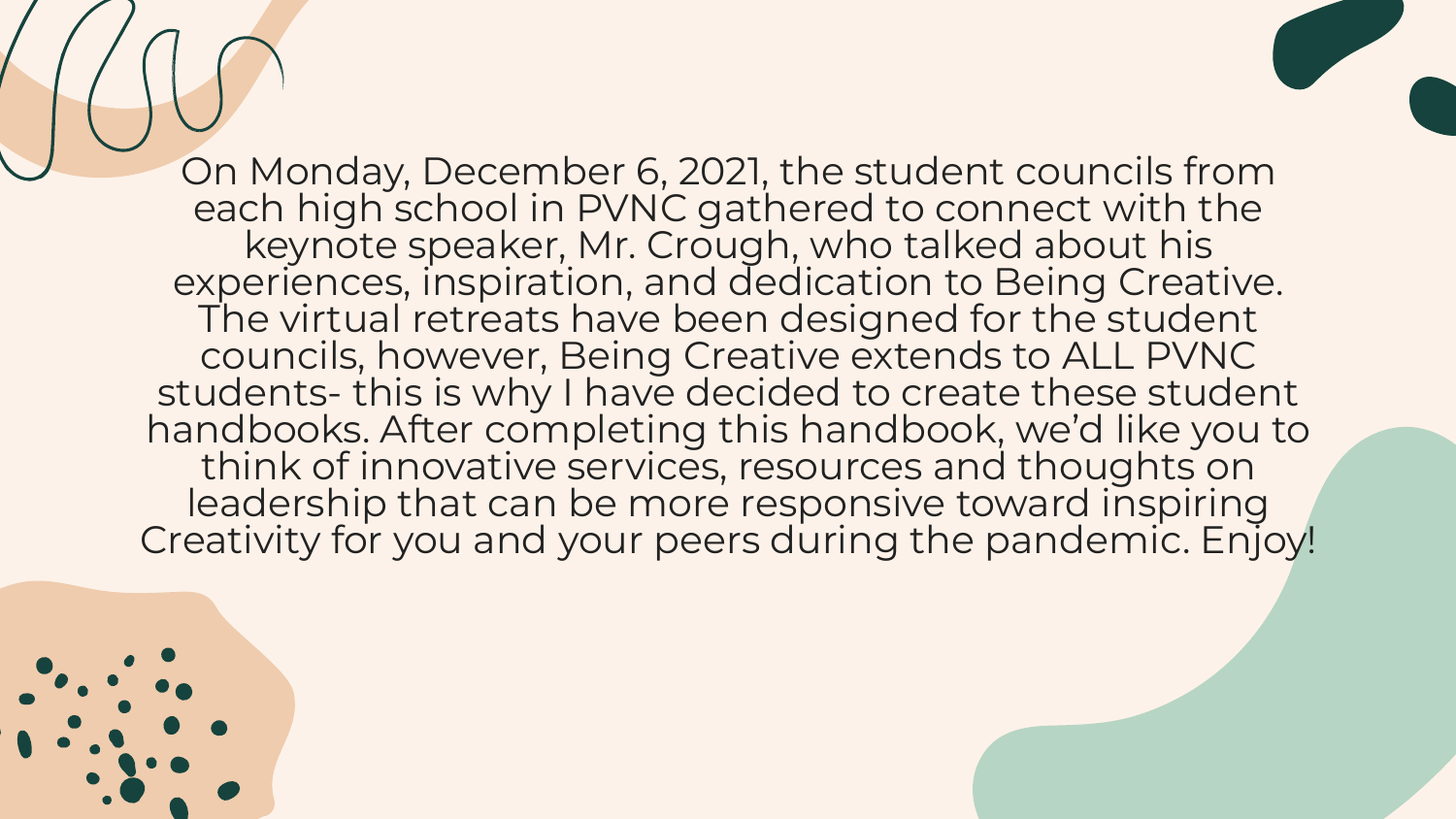## **02.**

## **Being Creative**

Collaboration, Innovation, and Authenticity

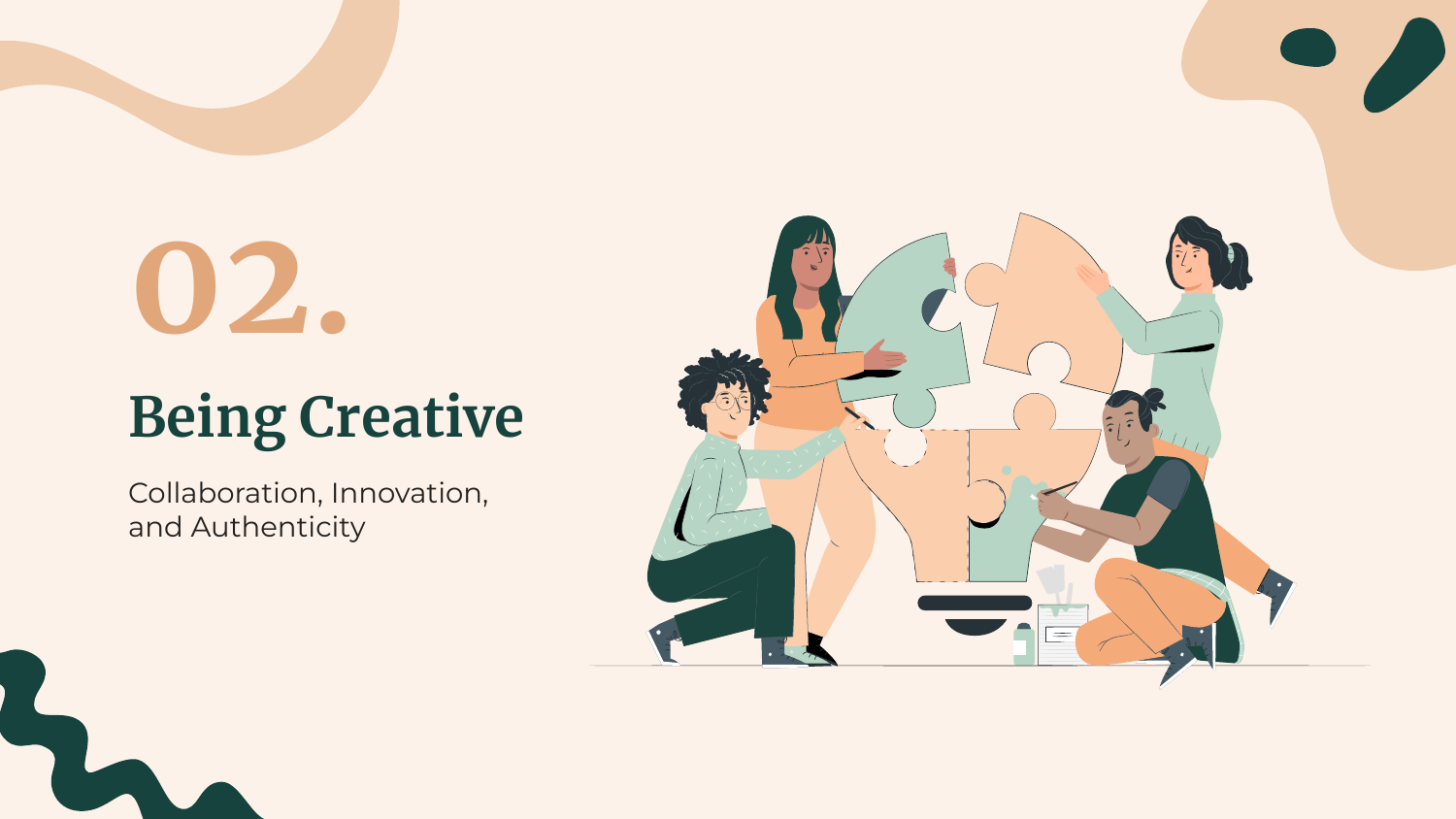## **Collaboration!**

As we walk alongside one another in each of our unique journeys, it's important to recognize the innovative and creative sides of not only ourselves, but also our fellow peers! Collaborative leadership is key to success because:

- It allows for a greater, more valuable exchange of ideas!
- You can rely on your peers to help you!
- It prevents burn-out!

According to a student from St. Peter's CSS: **"Creativity is definitely not just involving myself, but involving my peers around me- hearing their thoughts and outlook on a specific topic, whatever their version of creativity may be.".** 

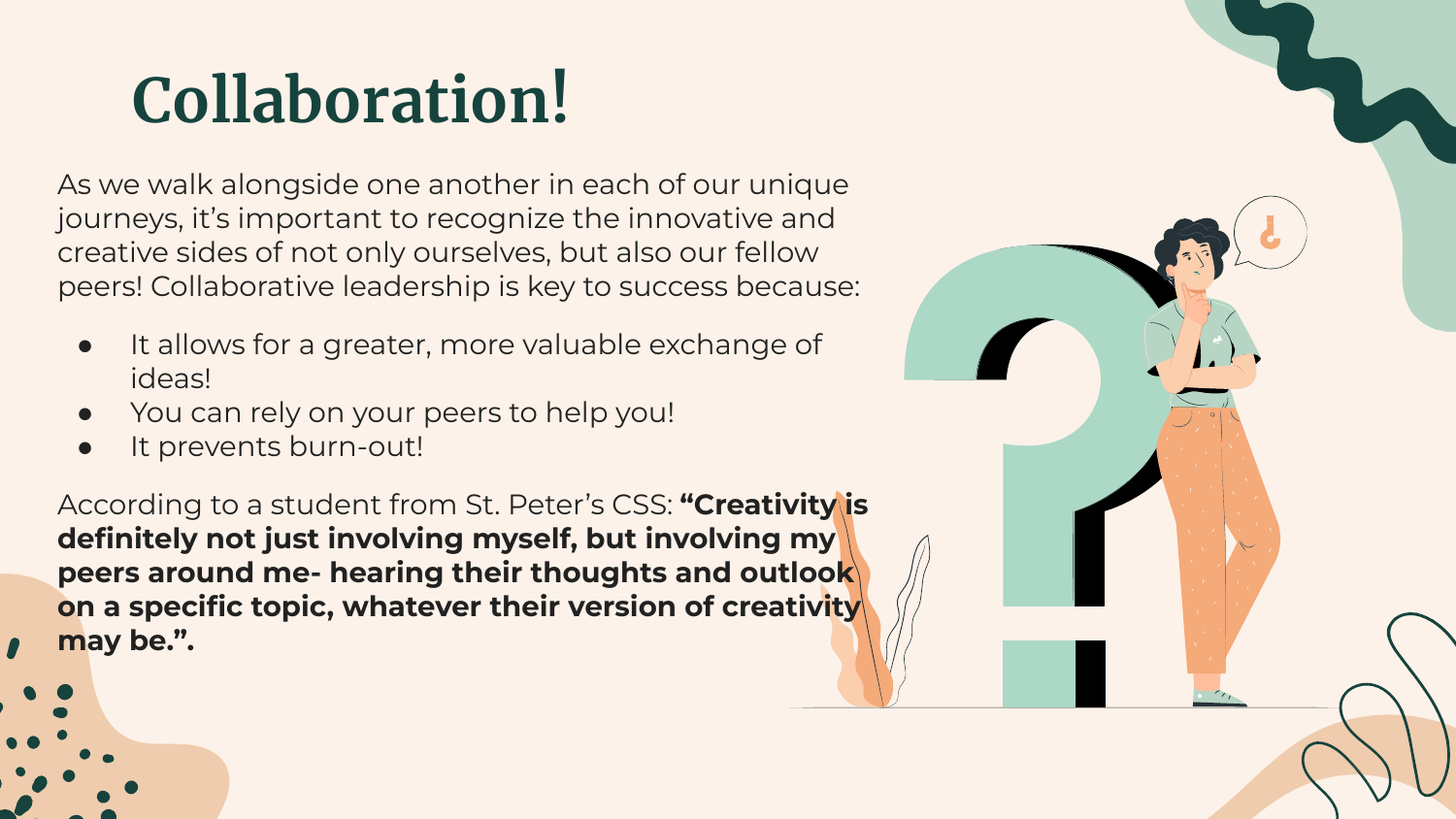### **Innovation & Authenticity!**

One of the main takeaways from Mr. Crough's presentation was the importance of keeping your inner child alive. As a young child, we would turn the most mundane of objects into a creative idea. From slaying demons to being skilled warriors, ruling kingdoms to training as a Padawan, what do all of these fantasies have in common? Innovation, the act of forming an idea and turning it into something tangible.

As we begin to transition from childhood to adulthood, stuck in an awkward stage known as adolescence, it's difficult to keep our creative inner child alive. The presence of social media often encourages conformity, however, it's important to remember that you are your own person! Be open minded and keep your individuality- pretend you're a mysterious author while writing that boring essay, imagine that you're a soon-to-be olympian while trying out for the track and field team. Authenticity and creativity are synonymous with one another. Being authentic means self-awareness, self-discovery, and self-improvement, and being your authentic self means something different to everyone!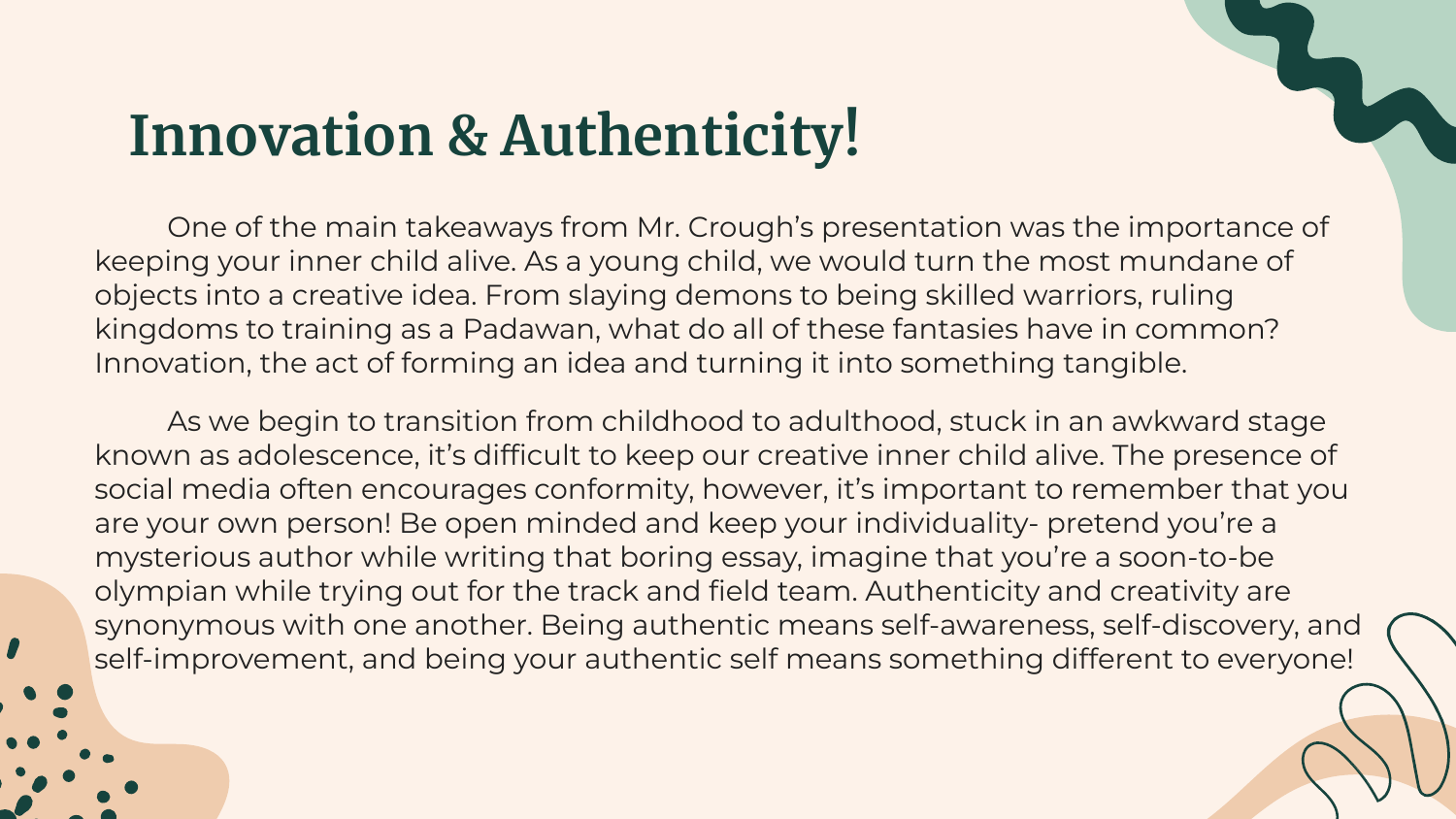## **03. Catholic Student Leadership**

Finding a connection between our Catholic faith and Creative flow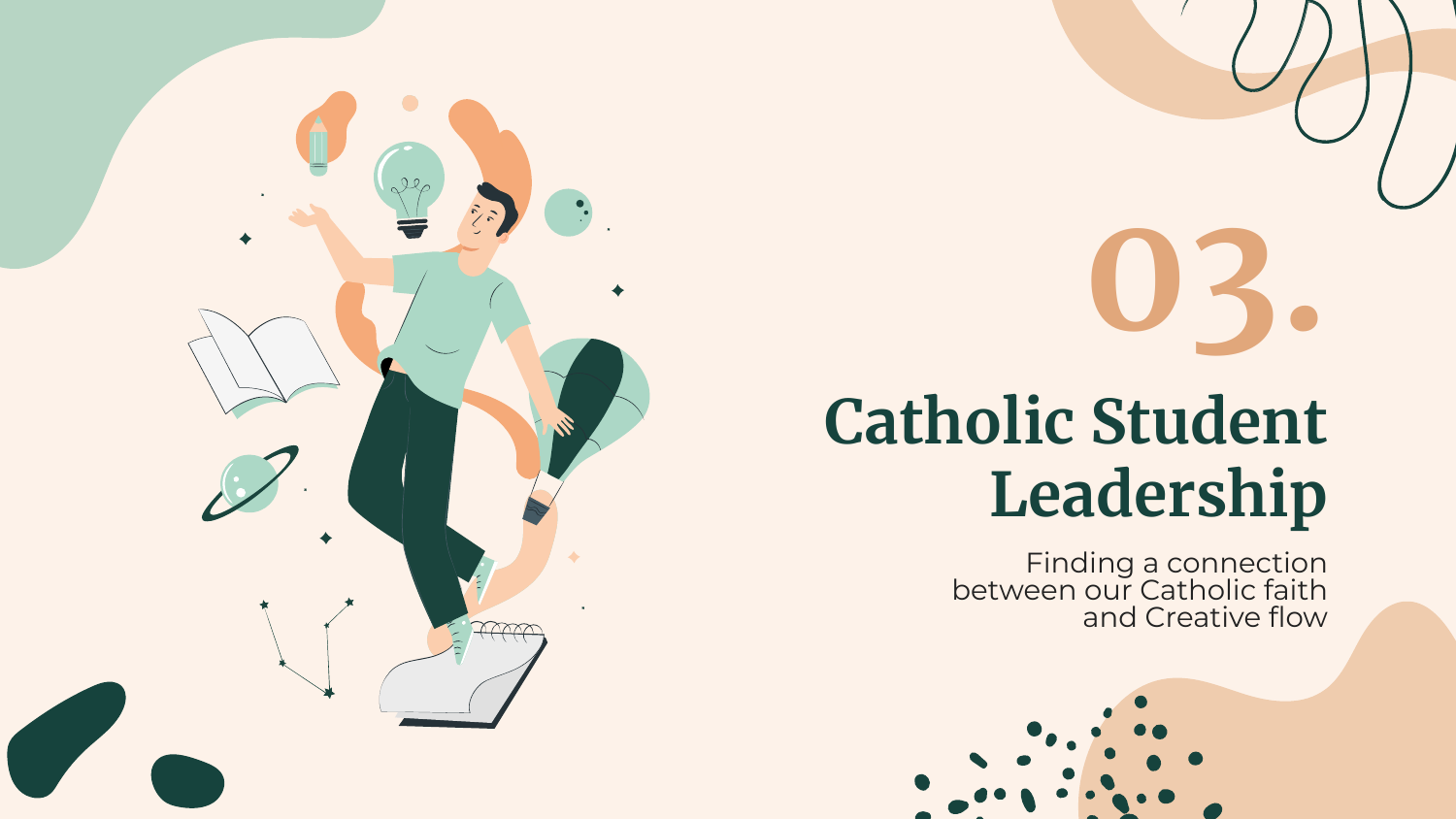## **Finding a connection between our Catholic faith and Creative flow**



### **Creativity**

Writing Entrepreneurship Art Social Justice Meditation



### **Catholicism**

Bible Study Creating a small Catholic business Painting Catholic images Acts of Mercy & Service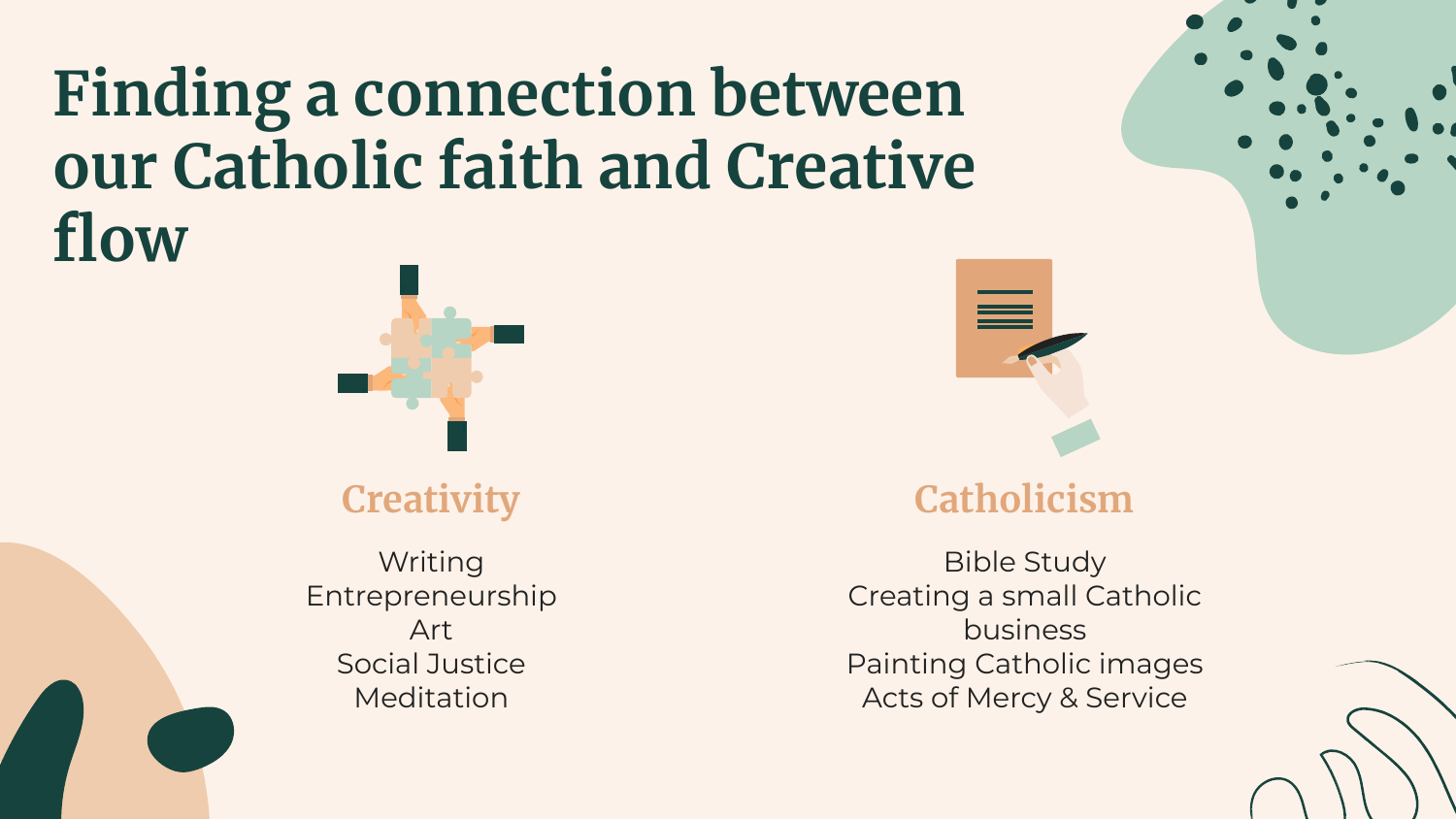## **Creativity &**  We create because we were made in the image of a **Catle God it a ith**

important to remind ourselves that creativity and Catholicism are not separate concepts, however, they are meant to be together. Creativity in the lens of faith can be expressed through small actions and creating with God in mind.

According to Fr. Paul Massel, an energetic support of Catholic creativity:

"As a singer/ actor for 25 years of my life, I have long seen creativity as drawing on a force within, so much larger than ourselves and yet one that unites us as well. Whatever our gifts and talents, and we all have many, we express uniquely something that speaks to the world. Every artist I have known has identified that creative source within though often ascribing different names. For me that is our creator God who gives us life, and through whom we are beautifully diverse and one in the same breath. So take a breath right now and as St. Augustine said, breathe in that which is, "ever ancient and ever new."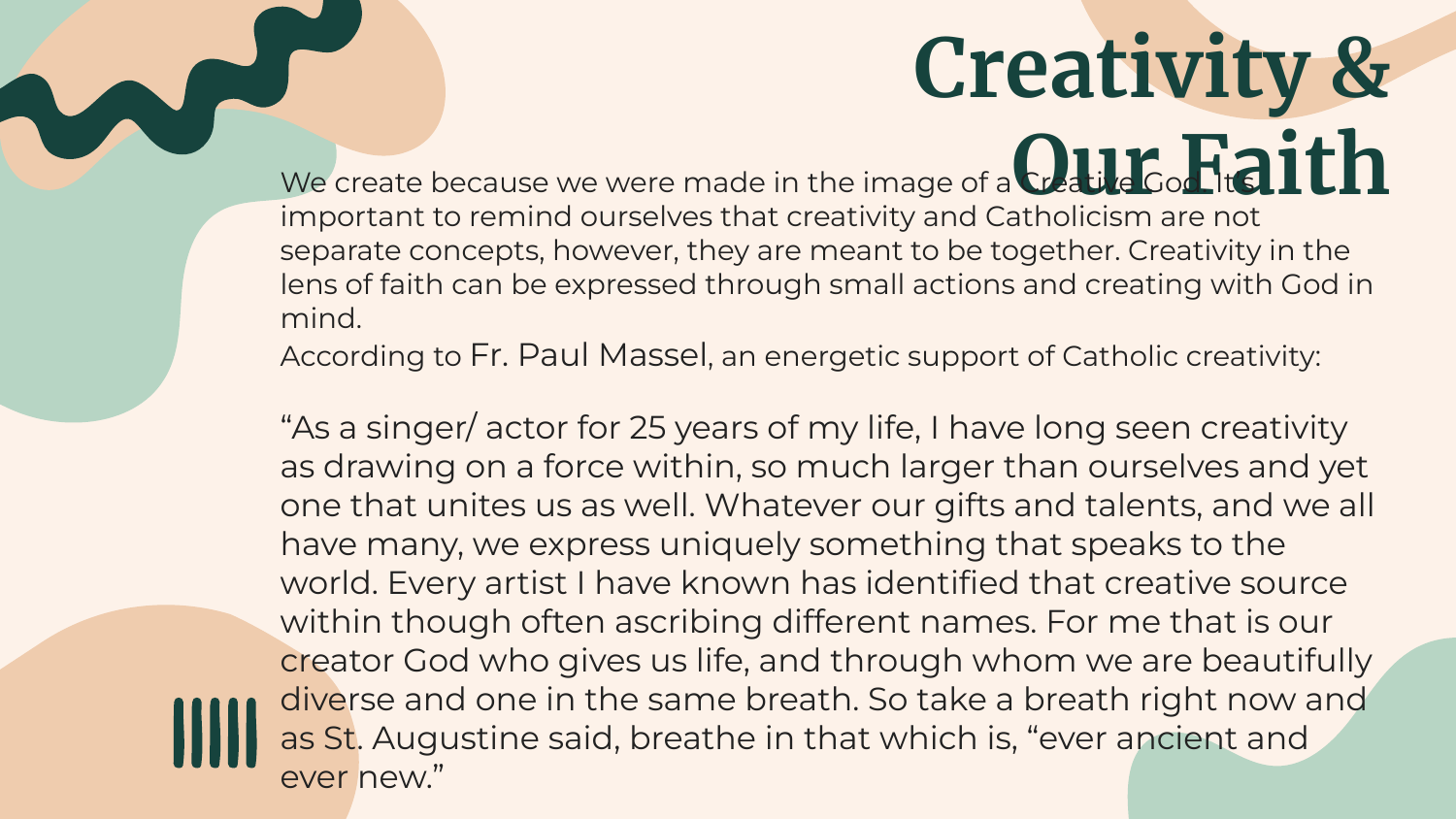## **04. PVNC Creativity**

What do PVNC students think of creativity?

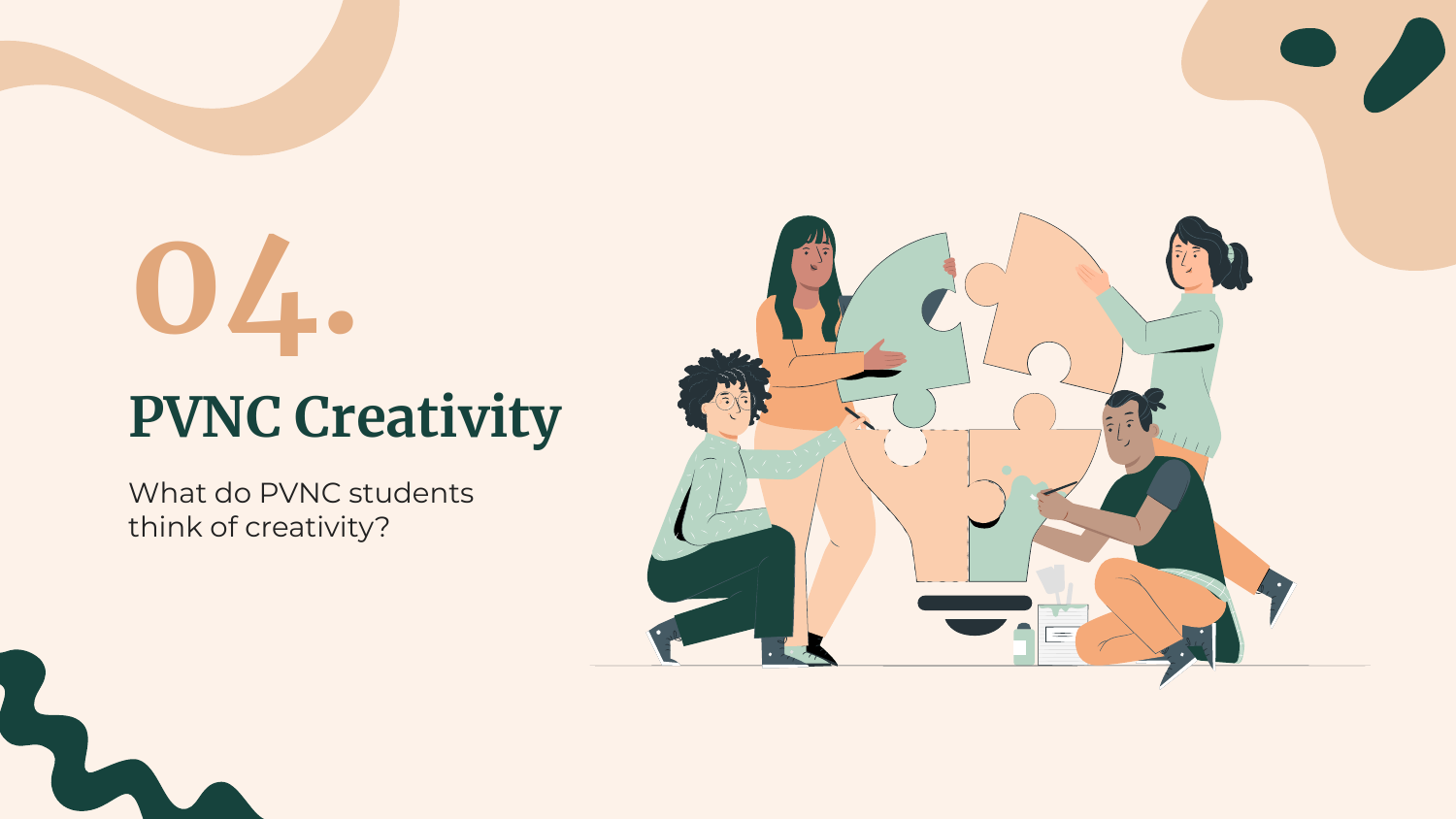### **What was the main message of Mr.**  Crough's presentation? Can be found anywhere!



**Creativity…**

### **It's important to…**

Lean on others!

**Stop…** 

Putting immense pressure on yourself- allow your creativity to flow rather than forcing it!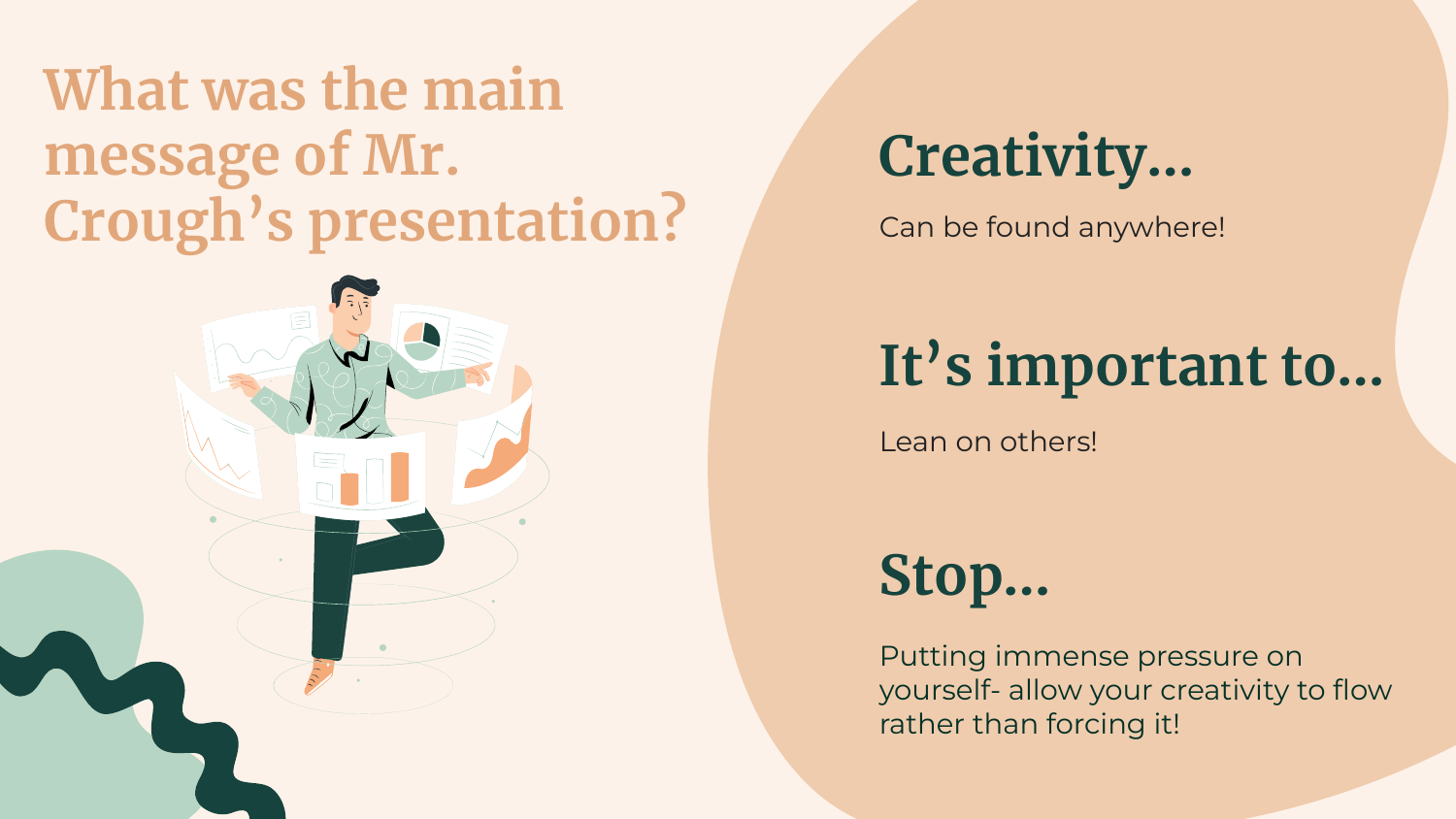### **As a Catholic Student Leader, how do you relate to this message? How does it apply to your life? What does it mean to you?**

**"Trusting in God, faith, the universe, whatever background you come from, trusting that things are bigger than us and expected to grow."**

**- Mr. Crough, Keynote Speaker**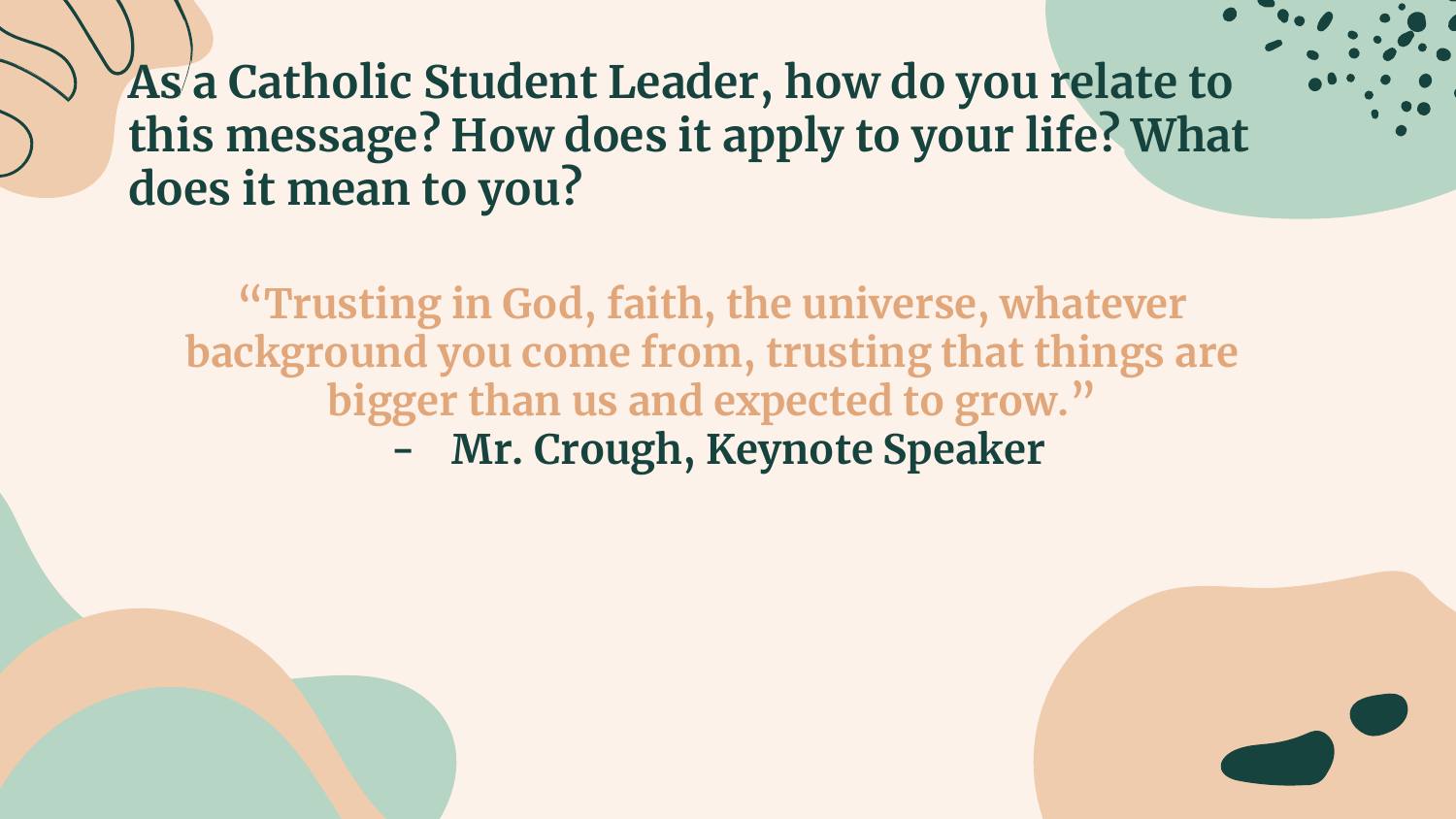**"I feel like as a Catholic leader, it's really important to show your own individuality and present your authentic self (ex; individual fashion). It encourages other kids to step out of their comfort zone, and it shows your willingness to be different from everyone else.** 

**Being Creative means embracing God's individual plan for you as much as possible instead of following someone else's."** 

**- Student from St. Thomas Aquinas CSS**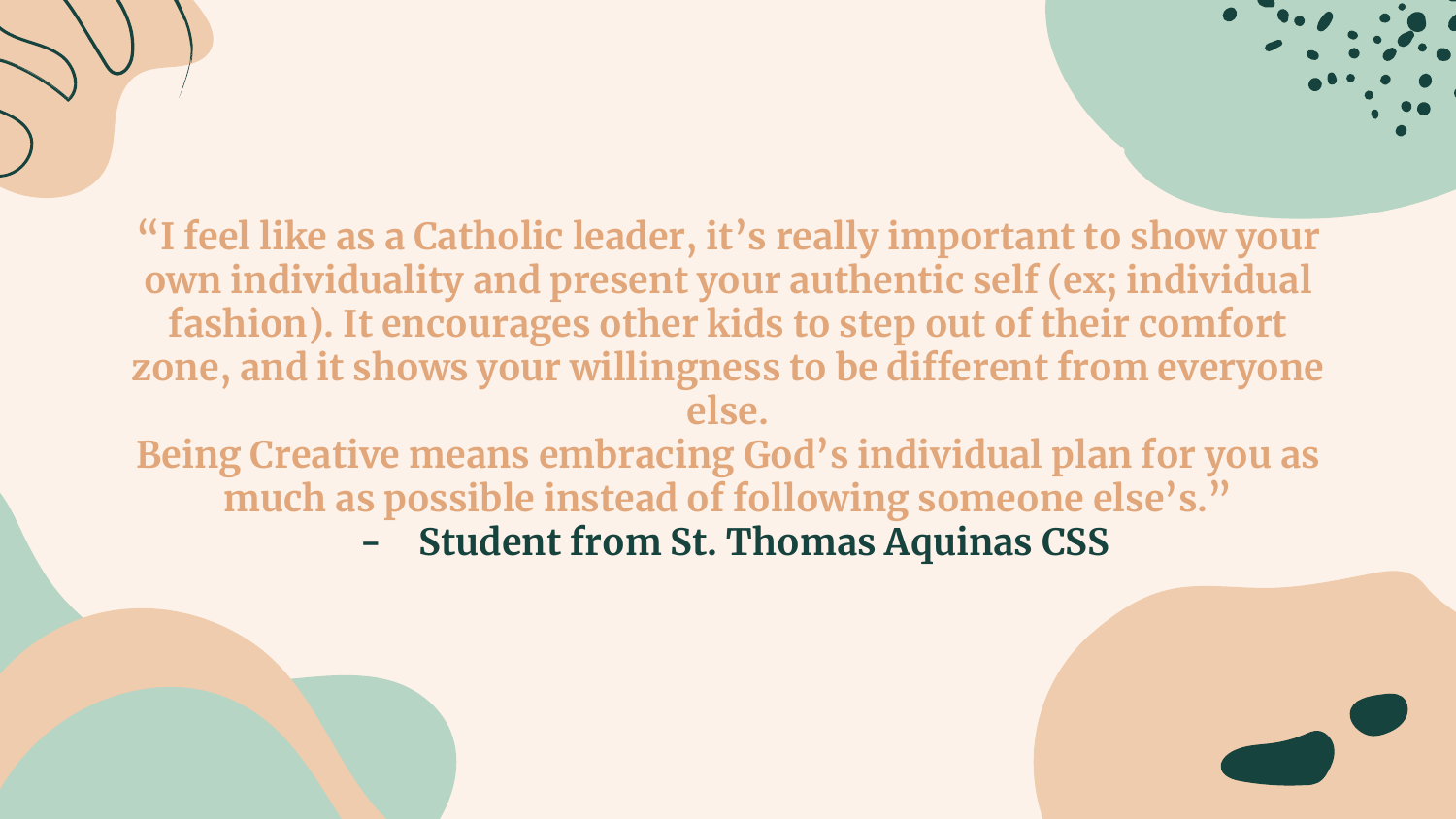## **How do people around you view Creativity?**

**"Creativity is often thought of as confined to the arts, however all subjects and activities take Creativity. For instance, Math- you can find multiple solutions to one problem. You can apply Creativity to all aspects of life." - Students from St. Peter's CSS**

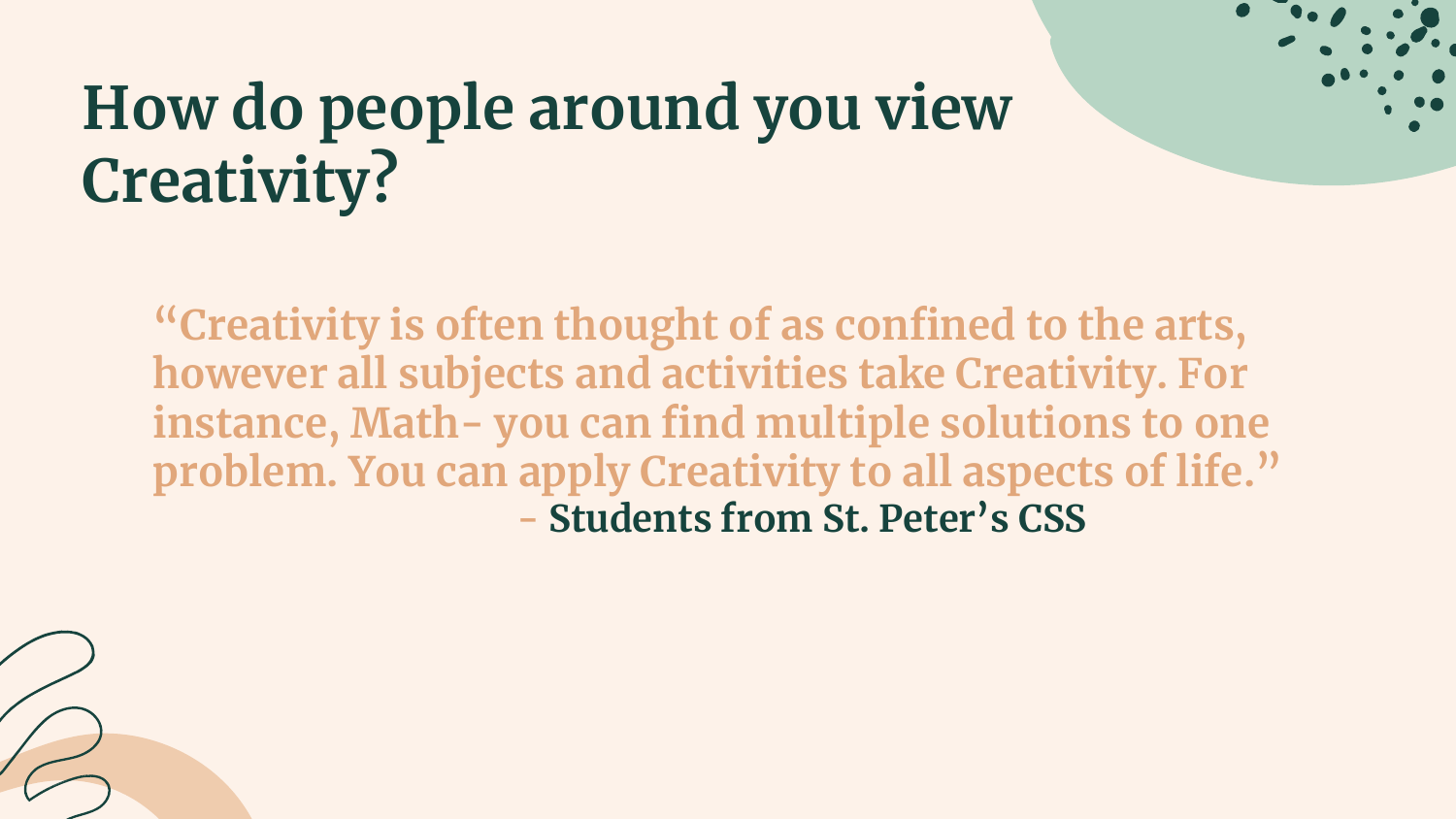## **What should we commit to in order to inspire Creativity?**



**"Listening to others even if you don't agree."**

**"Keep a positive attitude and only focus on the positive, not the negative!"**

**"Trust in yourself and follow through with your goals!"**

**"Unplug for a dayno tech."**

**"Be open to collaborating with others, exposing yourself to new experiences & ideas!"**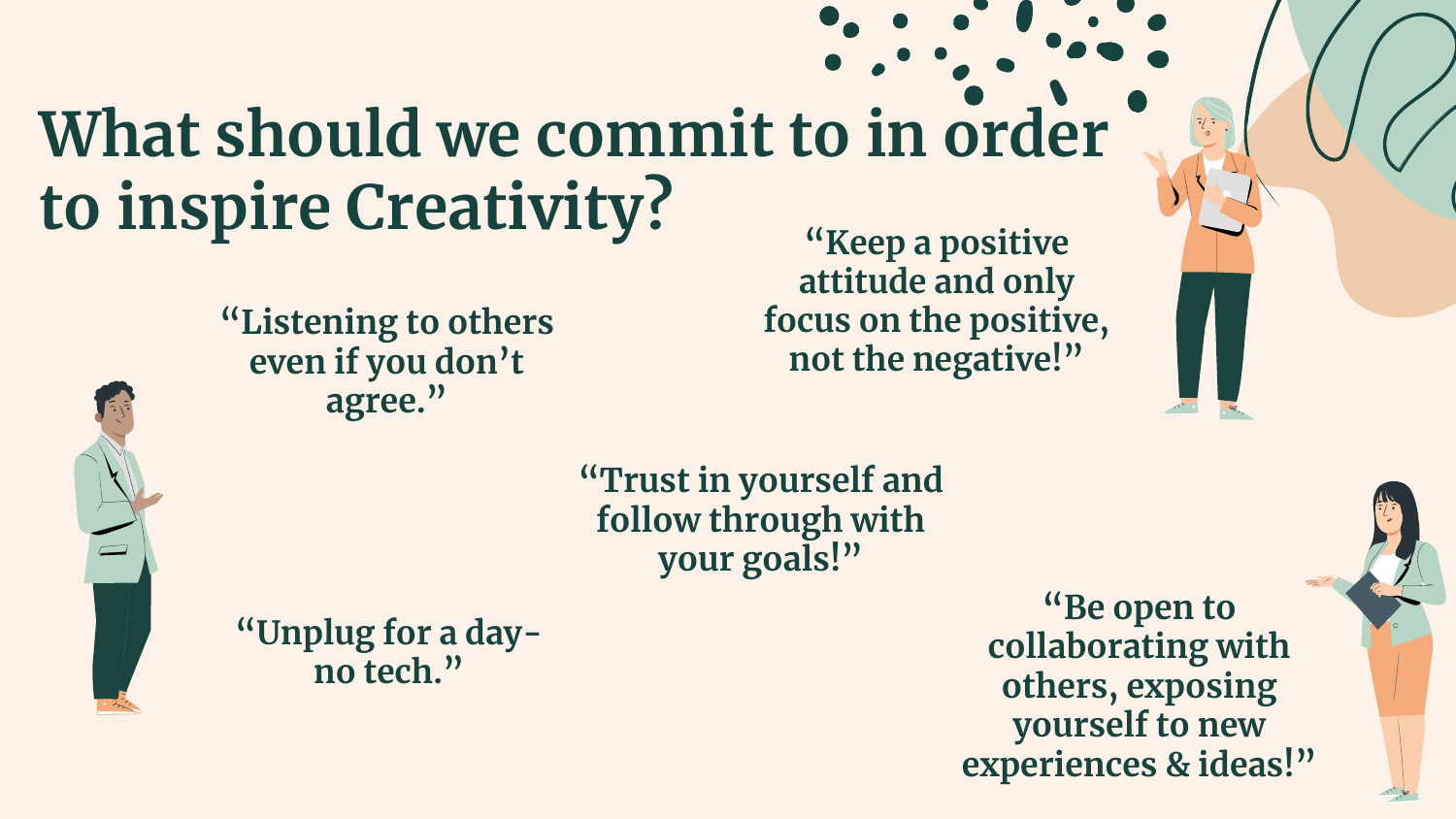### **Conclusion**

Thank you so much to the keynote speaker, Mr. Crough, the Student Liaisons who helped collect student voice and organize the retreat, and of course, all of the students across PVNC! We look forward to developing the next student retreat handbook, Being Well, in February. We hope that you've finished reading this handbook inspired to create innovative services, resources and thoughts on leadership that can be more responsive toward inspiring Creativity for students during the pandemic.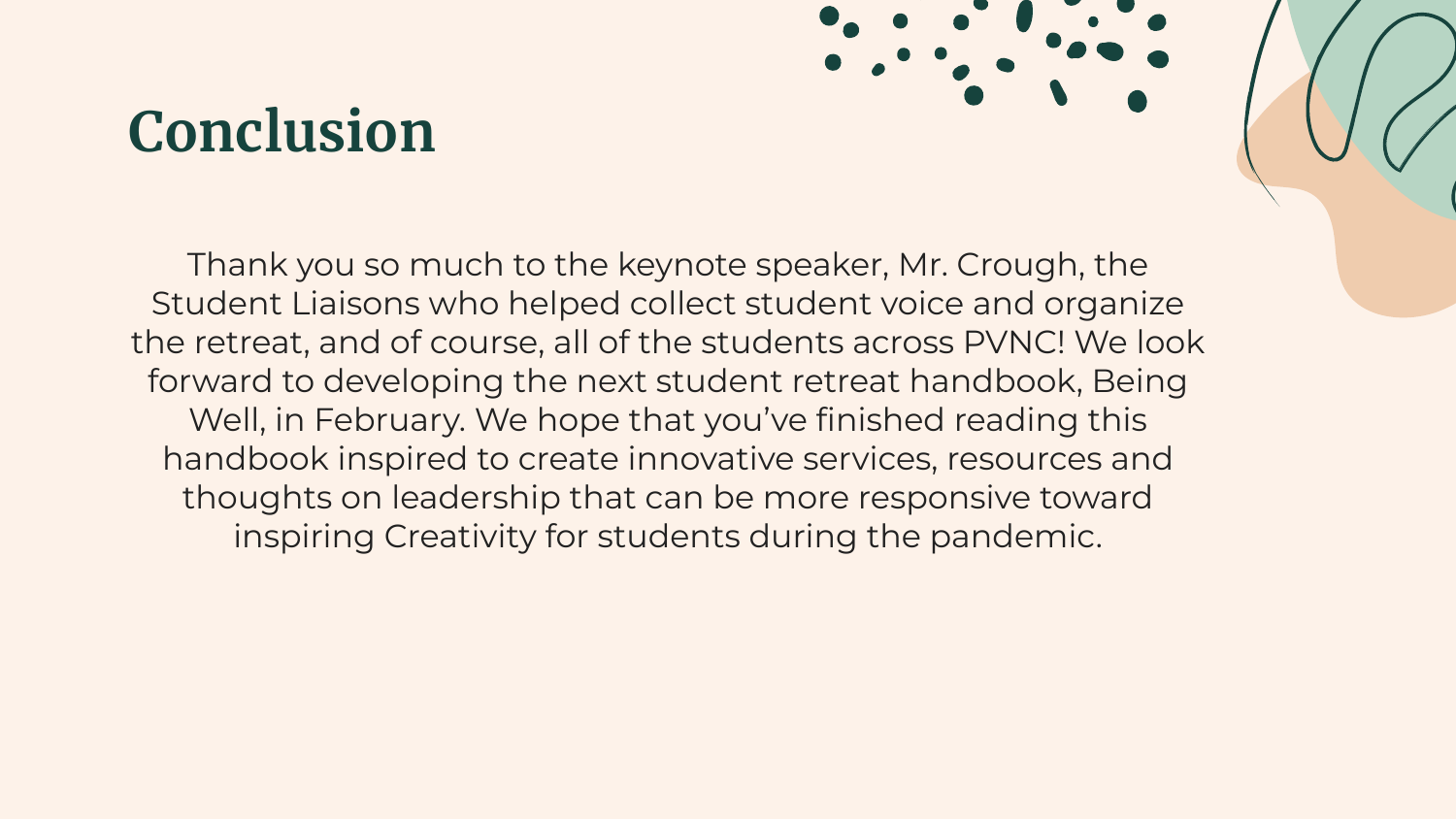## **Alternative resources**

[New Strategic Priorities](https://www.pvnccdsb.on.ca/our-board/vision-mission-and-strategic-priorities/)

[Community Resources for PVNC](https://www.pvnccdsb.on.ca/wp-content/uploads/2021/05/Community-Resources-for-All-Families-of-PVNC.pdf)

**Contract Service** 

▅

<u>—</u>

[A Creativity Prayer for Inspiration](https://brainzooming.com/a-creativity-prayer-for-creative-inspiration/6725/)

[Self-Care 101](https://smho-smso.ca/wp-content/uploads/2020/03/Self-Care-101.pdf)